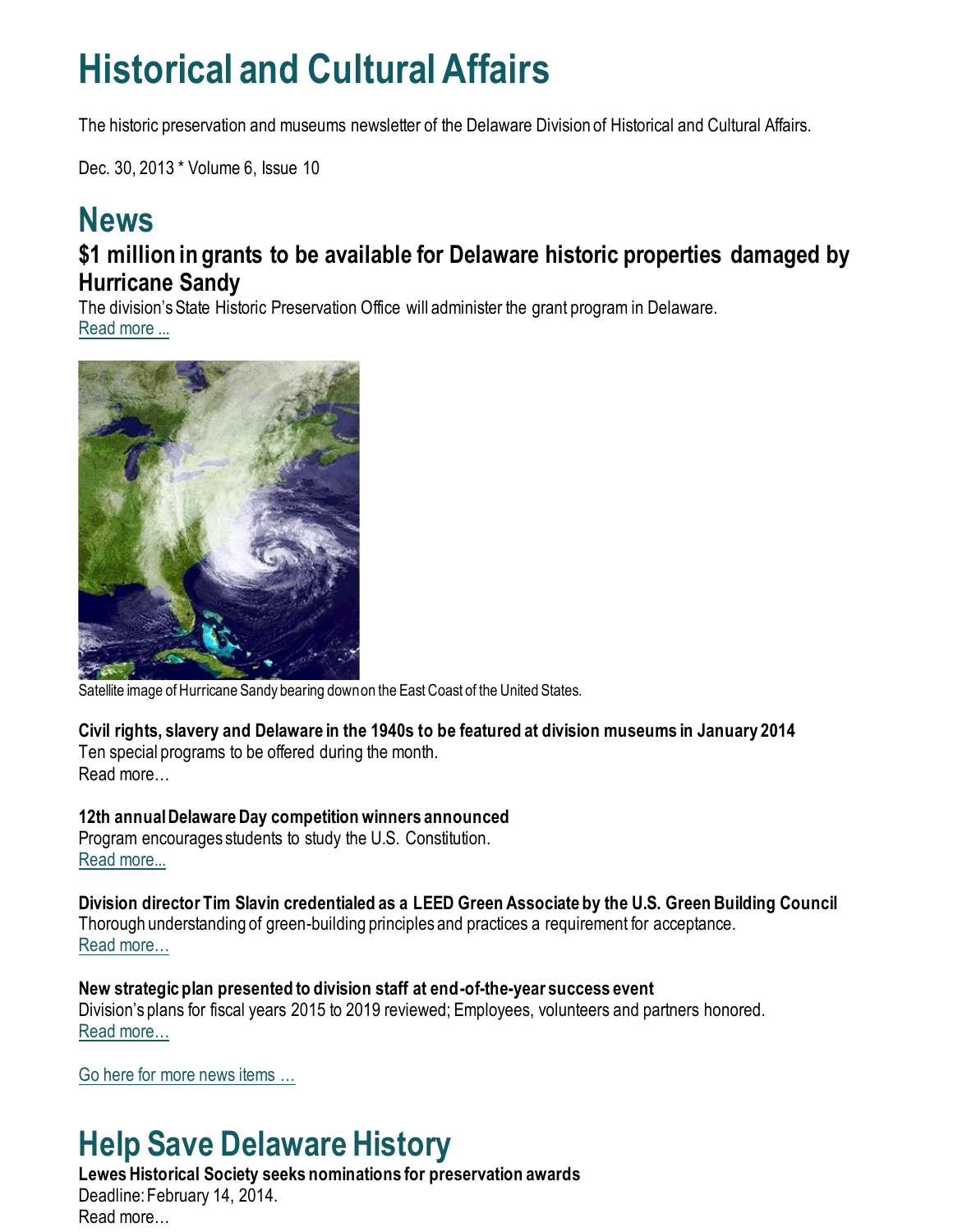#### **A Guide to the Web's Growing Set of Free Image Collections**

Atlantic Monthly article explores how on-line access can aid research. [Read more…](https://www.theatlantic.com/technology/archive/2013/08/a-guide-to-the-webs-growing-set-of-free-image-collections/278655/)

#### **D.C. completes 2016 historic preservation plan**

"Enriching our Heritage" released on Dec. 6, 2013 Read more…

#### **"Preserving Our Past for a Better Future: Delaware's Historic Preservation Plan, 2013–2017"**

Document provides a roadmap for focusing on the broad goals and needs of Delaware's preservation community. [Read more …](https://history.delaware.gov/wp-content/uploads/sites/179/2019/02/Preservation-Plan-2013-2017.pdf)

## **Media Roundup**

The following Delaware history-related articles have recently appeared in the media:

Delaware museums marking African-American History Month starting Feb. 1 Cape Gazette, Lewes, DE—Dec. 23, 2013 Eleven of the month's 18 special events will highlight the black community's contributions to American history.

#### [Wreath ceremony honors fallen soldiers](https://www.newarkpostonline.com/news/article_5c5aeb7f-a690-518b-928f-bf83ff3f336c.html)

Newark Post, DE—Dec. 16, 2013 Event held at the Pencader Heritage Museum on Dec. 14, 2013

#### [First State National Monument Shines A Light On The Nation's Origins](https://www.nationalparkstraveler.org/2013/12/first-state-national-monument-shines-light-nations-origins24373)

National Parks Traveler, —Dec. 15, 2013 Article explores Woodlawn, New Castle and Dover sites.

Wilmington's Riverview Cemetery unveils state historical marker News Journal, Wilmington, DE—Dec. 4, 2013 Division historian Madeline Dunn quoted in article.

Did You Know: Delaware's Guiding Lights News Journal, Wilmington, DE—Dec. 3, 2013 Article on lighthouses in the First State.

#### **Articles on the redesign of the gardens at Woodburn**

Grounds of the governor's residence in Dover to feature an 18th-century appearance.

A garden makeover underway at Woodburn mansion News Journal, Wilmington, DE—Dec. 21, 2013

#### [Governor's garden](http://www1.udel.edu/udaily/2014/dec/udbg-woodburn-garden-121713.html)

UDaily, University of Delaware, Newark, DE—Dec. 17, 2013

#### **Articles on Delaware Day 2013**

Dec. 7, 1789 marks the date when Delaware became the first state to ratify the U.S. Constitution.

Delaware fourth graders learn of the Constitution − and their role in its future Dover Post, DE—Dec. 11, 2013

Ahead of Delaware Day Building that Sits on Site of Historic Golden Fleece Once Again Occupied WBOC TV, Salisbury, MD—Dec. 6, 2013